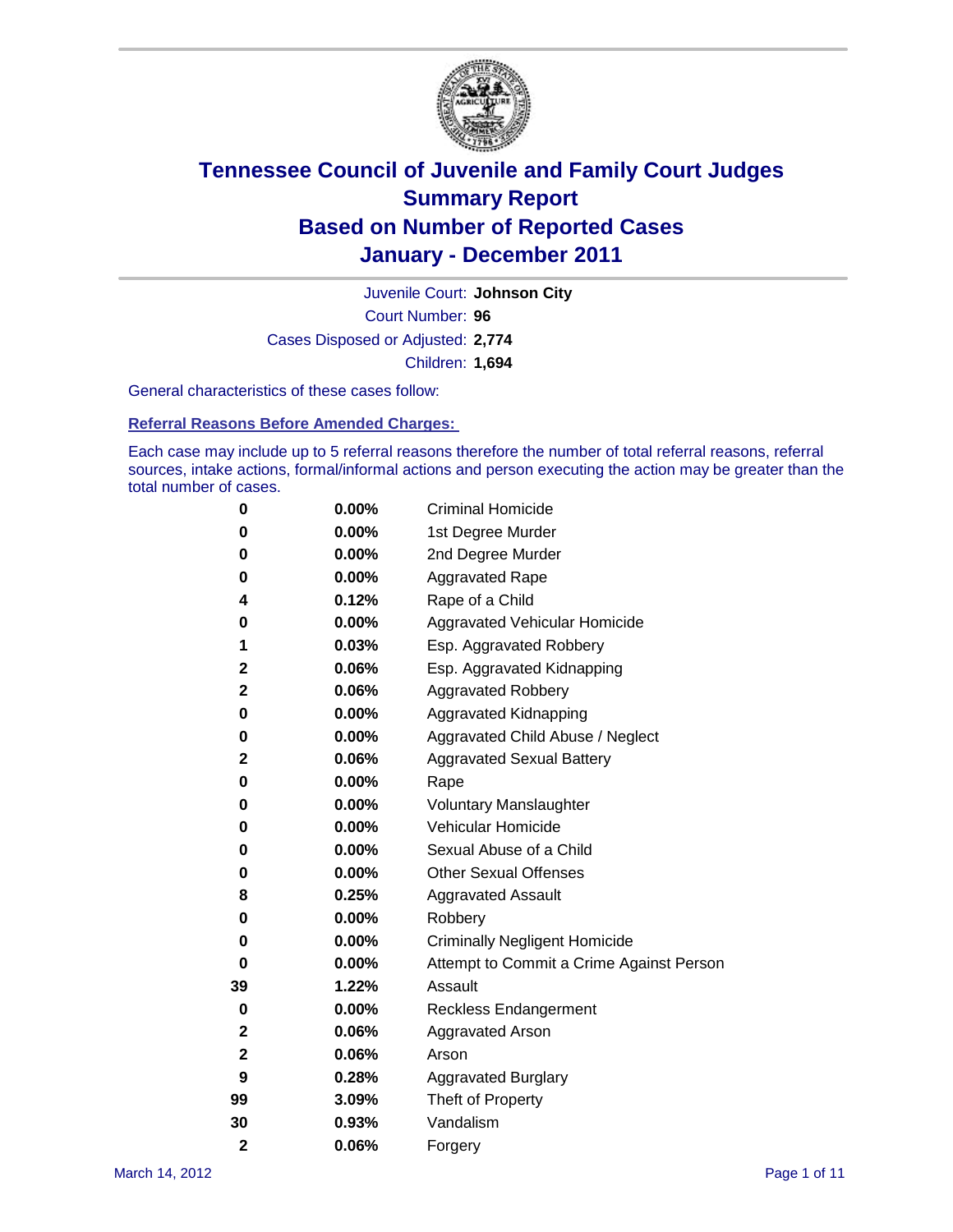

Court Number: **96** Juvenile Court: **Johnson City** Cases Disposed or Adjusted: **2,774** Children: **1,694**

#### **Referral Reasons Before Amended Charges:**

Each case may include up to 5 referral reasons therefore the number of total referral reasons, referral sources, intake actions, formal/informal actions and person executing the action may be greater than the total number of cases.

| $\pmb{0}$   | 0.00%    | <b>Worthless Checks</b>                                     |  |  |  |
|-------------|----------|-------------------------------------------------------------|--|--|--|
| 2           | 0.06%    | Illegal Possession / Fraudulent Use of Credit / Debit Cards |  |  |  |
| 5           | 0.16%    | <b>Burglary</b>                                             |  |  |  |
| 1           | 0.03%    | Unauthorized Use of a Vehicle                               |  |  |  |
| 1           | 0.03%    | <b>Cruelty to Animals</b>                                   |  |  |  |
| 1           | 0.03%    | Sale of Controlled Substances                               |  |  |  |
| 21          | 0.65%    | <b>Other Drug Offenses</b>                                  |  |  |  |
| 14          | 0.44%    | Possession of Controlled Substances                         |  |  |  |
| $\mathbf 0$ | $0.00\%$ | <b>Criminal Attempt</b>                                     |  |  |  |
| 5           | 0.16%    | Carrying Weapons on School Property                         |  |  |  |
| 9           | 0.28%    | Unlawful Carrying / Possession of a Weapon                  |  |  |  |
| 6           | 0.19%    | <b>Evading Arrest</b>                                       |  |  |  |
| 1           | 0.03%    | Escape                                                      |  |  |  |
| 1           | 0.03%    | Driving Under Influence (DUI)                               |  |  |  |
| 25          | 0.78%    | Possession / Consumption of Alcohol                         |  |  |  |
| $\mathbf 2$ | 0.06%    | Resisting Stop, Frisk, Halt, Arrest or Search               |  |  |  |
| 0           | $0.00\%$ | <b>Aggravated Criminal Trespass</b>                         |  |  |  |
| 1           | 0.03%    | Harassment                                                  |  |  |  |
| $\pmb{0}$   | 0.00%    | Failure to Appear                                           |  |  |  |
| 3           | 0.09%    | Filing a False Police Report                                |  |  |  |
| 8           | 0.25%    | Criminal Impersonation                                      |  |  |  |
| 29          | 0.90%    | <b>Disorderly Conduct</b>                                   |  |  |  |
| 14          | 0.44%    | <b>Criminal Trespass</b>                                    |  |  |  |
| 2           | 0.06%    | <b>Public Intoxication</b>                                  |  |  |  |
| 1           | 0.03%    | Gambling                                                    |  |  |  |
| 971         | 30.26%   | <b>Traffic</b>                                              |  |  |  |
| 0           | $0.00\%$ | Local Ordinances                                            |  |  |  |
| $\bf{0}$    | 0.00%    | Violation of Wildlife Regulations                           |  |  |  |
| 137         | 4.27%    | Contempt of Court                                           |  |  |  |
| 159         | 4.95%    | Violation of Probation                                      |  |  |  |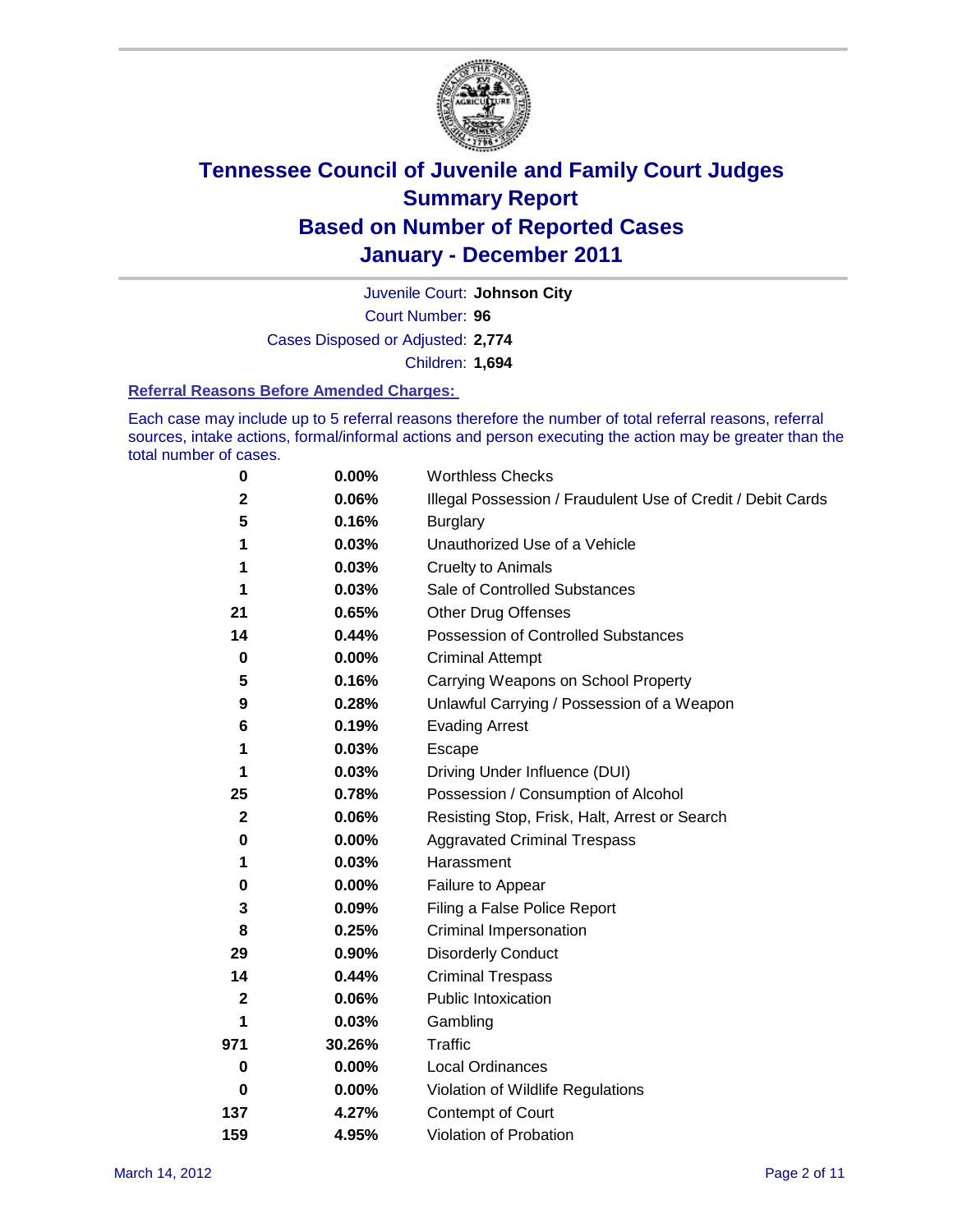

Court Number: **96** Juvenile Court: **Johnson City** Cases Disposed or Adjusted: **2,774** Children: **1,694**

#### **Referral Reasons Before Amended Charges:**

Each case may include up to 5 referral reasons therefore the number of total referral reasons, referral sources, intake actions, formal/informal actions and person executing the action may be greater than the total number of cases.

| 15                      | 0.47%   | Violation of Aftercare                 |
|-------------------------|---------|----------------------------------------|
| 72                      | 2.24%   | <b>Unruly Behavior</b>                 |
| 31                      | 0.97%   | Truancy                                |
| 1                       | 0.03%   | In-State Runaway                       |
| 1                       | 0.03%   | Out-of-State Runaway                   |
| 21                      | 0.65%   | Possession of Tobacco Products         |
| 3                       | 0.09%   | Violation of a Valid Court Order       |
| $\overline{\mathbf{2}}$ | 0.06%   | <b>Violation of Curfew</b>             |
| 0                       | 0.00%   | <b>Sexually Abused Child</b>           |
| 1                       | 0.03%   | <b>Physically Abused Child</b>         |
| 195                     | 6.08%   | Dependency / Neglect                   |
| 11                      | 0.34%   | <b>Termination of Parental Rights</b>  |
| 22                      | 0.69%   | <b>Violation of Pretrial Diversion</b> |
| 1                       | 0.03%   | Violation of Informal Adjustment       |
| 604                     | 18.82%  | <b>Judicial Review</b>                 |
| 0                       | 0.00%   | <b>Administrative Review</b>           |
| 15                      | 0.47%   | <b>Foster Care Review</b>              |
| 78                      | 2.43%   | Custody                                |
| 57                      | 1.78%   | Visitation                             |
| 99                      | 3.09%   | Paternity / Legitimation               |
| 258                     | 8.04%   | <b>Child Support</b>                   |
| 86                      | 2.68%   | <b>Request for Medical Treatment</b>   |
| 0                       | 0.00%   | <b>Consent to Marry</b>                |
| 15                      | 0.47%   | Other                                  |
| 3,209                   | 100.00% | <b>Total Referrals</b>                 |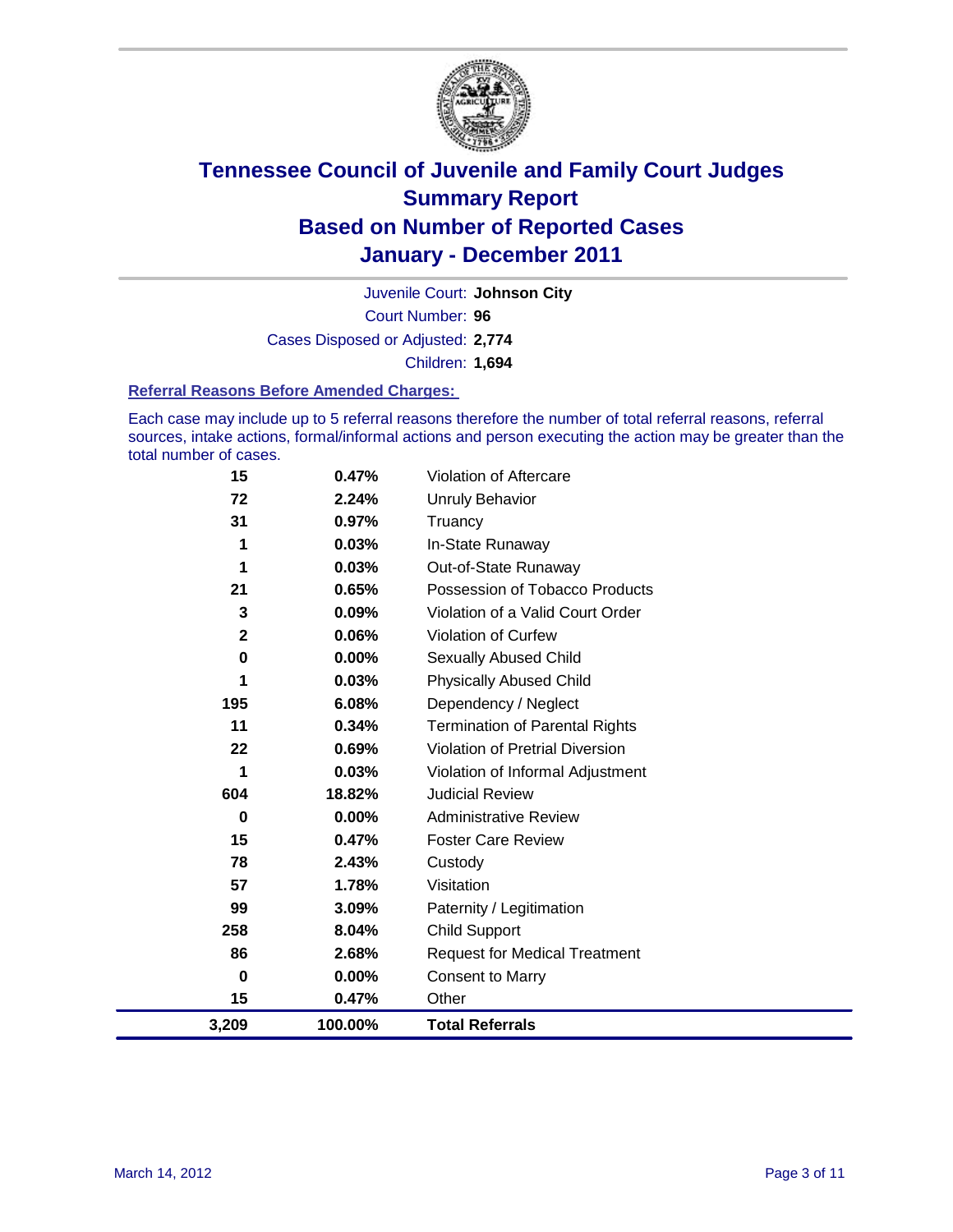

| Juvenile Court: Johnson City |                                   |                                   |  |  |  |
|------------------------------|-----------------------------------|-----------------------------------|--|--|--|
| <b>Court Number: 96</b>      |                                   |                                   |  |  |  |
|                              | Cases Disposed or Adjusted: 2,774 |                                   |  |  |  |
|                              | Children: 1,694                   |                                   |  |  |  |
| <b>Referral Sources: 1</b>   |                                   |                                   |  |  |  |
| 1,287                        | 40.11%                            | Law Enforcement                   |  |  |  |
| 233                          | 7.26%                             | Parents                           |  |  |  |
| 179                          | 5.58%                             | <b>Relatives</b>                  |  |  |  |
| 7                            | 0.22%                             | Self                              |  |  |  |
| 91                           | 2.84%                             | School                            |  |  |  |
| 1                            | 0.03%                             | <b>CSA</b>                        |  |  |  |
| 432                          | 13.46%                            | <b>DCS</b>                        |  |  |  |
| $\mathbf{2}$                 | 0.06%                             | <b>Other State Department</b>     |  |  |  |
| 85                           | 2.65%                             | <b>District Attorney's Office</b> |  |  |  |
| 436                          | 13.59%                            | <b>Court Staff</b>                |  |  |  |
| $\mathbf{2}$                 | 0.06%                             | Social Agency                     |  |  |  |
| 14                           | 0.44%                             | <b>Other Court</b>                |  |  |  |
| 56                           | 1.75%                             | Victim                            |  |  |  |
| 260                          | 8.10%                             | Child & Parent                    |  |  |  |
| 87                           | 2.71%                             | Hospital                          |  |  |  |
| 0                            | $0.00\%$                          | Unknown                           |  |  |  |
| 37                           | 1.15%                             | Other                             |  |  |  |
| 3,209                        | 100.00%                           | <b>Total Referral Sources</b>     |  |  |  |

### **Age of Child at Referral: 2**

| 1.694 | 100.00% | <b>Total Child Count</b> |  |
|-------|---------|--------------------------|--|
| 0     | 0.00%   | Unknown                  |  |
| 7     | 0.41%   | Ages 19 and Over         |  |
| 425   | 25.09%  | Ages 17 through 18       |  |
| 447   | 26.39%  | Ages 15 through 16       |  |
| 163   | 9.62%   | Ages 13 through 14       |  |
| 80    | 4.72%   | Ages 11 through 12       |  |
| 572   | 33.77%  | Ages 10 and Under        |  |
|       |         |                          |  |

<sup>1</sup> If different than number of Referral Reasons (3209), verify accuracy of your court's data.

<sup>2</sup> One child could be counted in multiple categories, verify accuracy of your court's data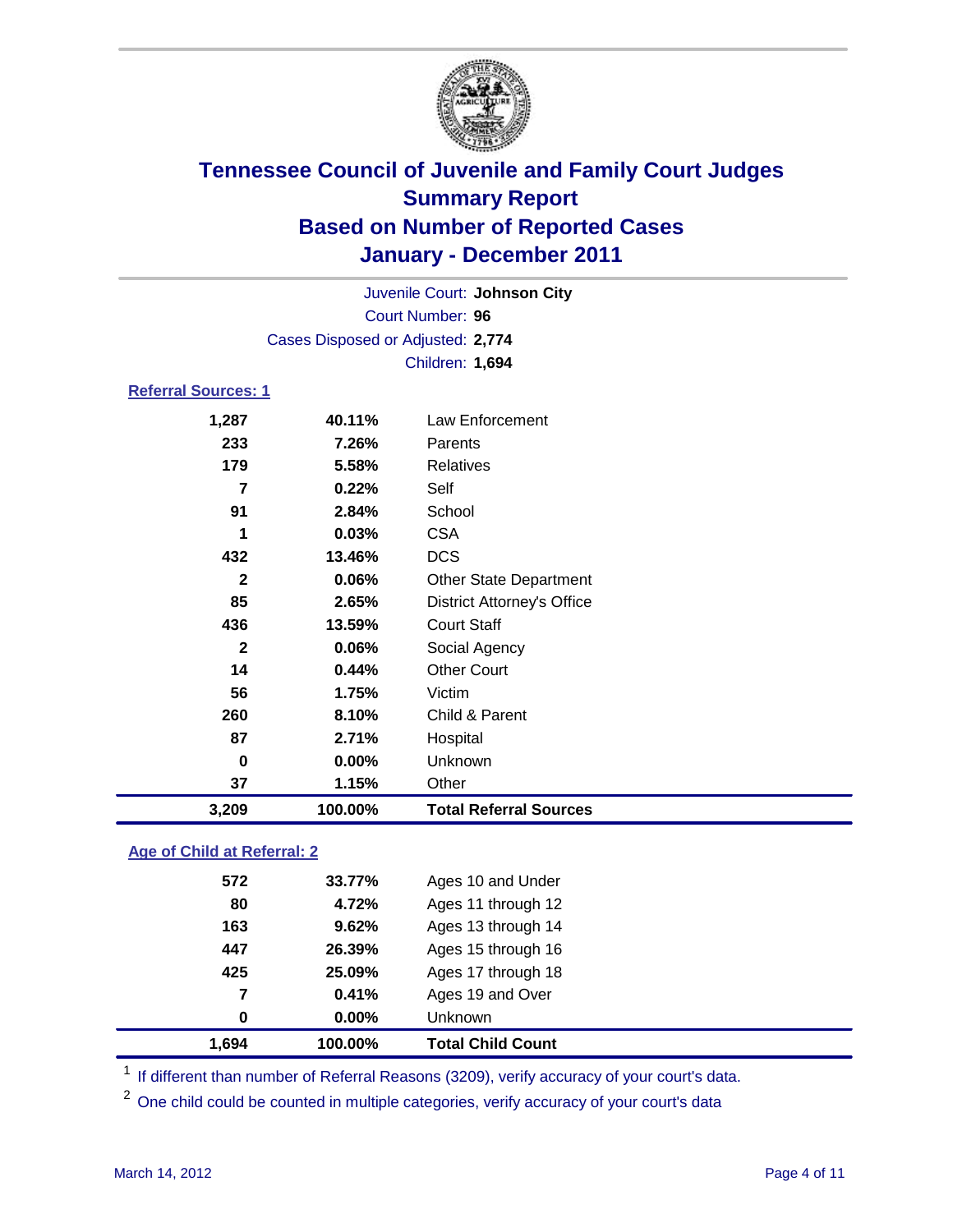

| Juvenile Court: Johnson City            |                                   |                          |  |  |  |
|-----------------------------------------|-----------------------------------|--------------------------|--|--|--|
| Court Number: 96                        |                                   |                          |  |  |  |
|                                         | Cases Disposed or Adjusted: 2,774 |                          |  |  |  |
|                                         |                                   | Children: 1,694          |  |  |  |
| Sex of Child: 1                         |                                   |                          |  |  |  |
| 918                                     | 54.19%                            | Male                     |  |  |  |
| 746                                     | 44.04%                            | Female                   |  |  |  |
| 30                                      | 1.77%                             | Unknown                  |  |  |  |
| 1,694                                   | 100.00%                           | <b>Total Child Count</b> |  |  |  |
| Race of Child: 1                        |                                   |                          |  |  |  |
| 1,315                                   | 77.63%                            | White                    |  |  |  |
| 158                                     | 9.33%                             | African American         |  |  |  |
| 3                                       | 0.18%                             | Native American          |  |  |  |
| 4                                       | 0.24%                             | Asian                    |  |  |  |
| 123                                     | 7.26%                             | Mixed                    |  |  |  |
| 91                                      | 5.37%                             | Unknown                  |  |  |  |
| 1,694                                   | 100.00%                           | <b>Total Child Count</b> |  |  |  |
| <b>Hispanic Origin: 1</b>               |                                   |                          |  |  |  |
| 100                                     | 5.90%                             | Yes                      |  |  |  |
| 1,506                                   | 88.90%                            | <b>No</b>                |  |  |  |
| 88                                      | 5.19%                             | Unknown                  |  |  |  |
| 1,694                                   | 100.00%                           | <b>Total Child Count</b> |  |  |  |
| <b>School Enrollment of Children: 1</b> |                                   |                          |  |  |  |
| 1,232                                   | 72.73%                            | Yes                      |  |  |  |
| 374                                     | 22.08%                            | No                       |  |  |  |
| 88                                      | 5.19%                             | Unknown                  |  |  |  |
| 1,694                                   | 100.00%                           | <b>Total Child Count</b> |  |  |  |

<sup>1</sup> One child could be counted in multiple categories, verify accuracy of your court's data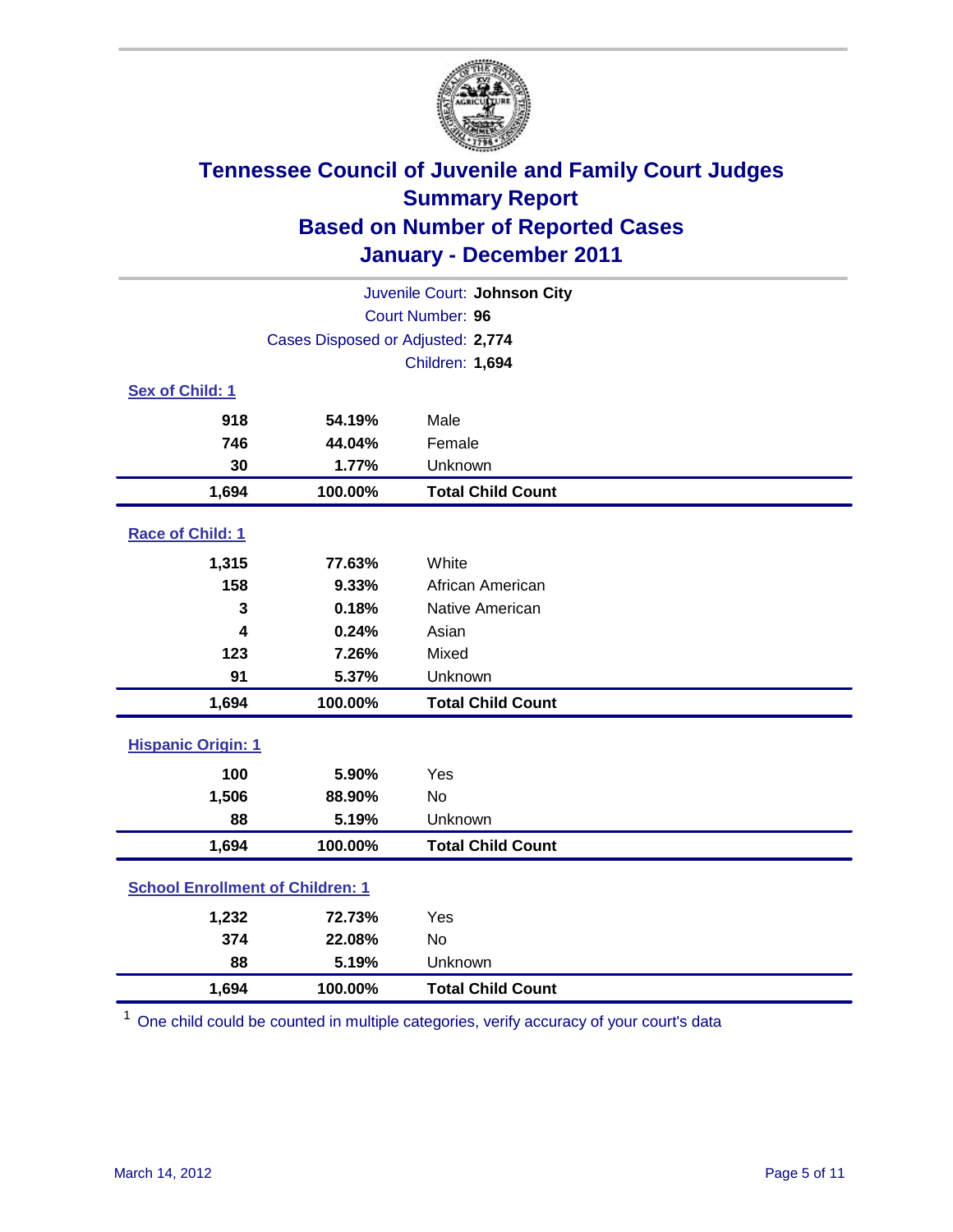

Court Number: **96** Juvenile Court: **Johnson City** Cases Disposed or Adjusted: **2,774** Children: **1,694**

### **Living Arrangement of Child at Time of Referral: 1**

| 1,694 | 100.00% | <b>Total Child Count</b>     |
|-------|---------|------------------------------|
| 12    | 0.71%   | Other                        |
| 84    | 4.96%   | Unknown                      |
| 11    | 0.65%   | Independent                  |
| 3     | 0.18%   | In an Institution            |
| 6     | 0.35%   | In a Residential Center      |
| 9     | 0.53%   | In a Group Home              |
| 78    | 4.60%   | With Foster Family           |
| 8     | 0.47%   | <b>With Adoptive Parents</b> |
| 217   | 12.81%  | <b>With Relatives</b>        |
| 90    | 5.31%   | With Father                  |
| 587   | 34.65%  | <b>With Mother</b>           |
| 103   | 6.08%   | With Mother and Stepfather   |
| 34    | 2.01%   | With Father and Stepmother   |
| 452   | 26.68%  | With Both Biological Parents |
|       |         |                              |

#### **Type of Detention: 2**

| 2.774 | 100.00%  | <b>Total Detention Count</b> |
|-------|----------|------------------------------|
| 1     | 0.04%    | Other                        |
| 2,680 | 96.61%   | Does Not Apply               |
| 0     | $0.00\%$ | <b>Unknown</b>               |
| 87    | 3.14%    | Psychiatric Hospital         |
| 0     | 0.00%    | Jail - No Separation         |
| 0     | $0.00\%$ | Jail - Partial Separation    |
| 0     | 0.00%    | Jail - Complete Separation   |
| 6     | 0.22%    | Juvenile Detention Facility  |
| 0     | $0.00\%$ | Non-Secure Placement         |
|       |          |                              |

<sup>1</sup> One child could be counted in multiple categories, verify accuracy of your court's data

<sup>2</sup> If different than number of Cases (2774) verify accuracy of your court's data.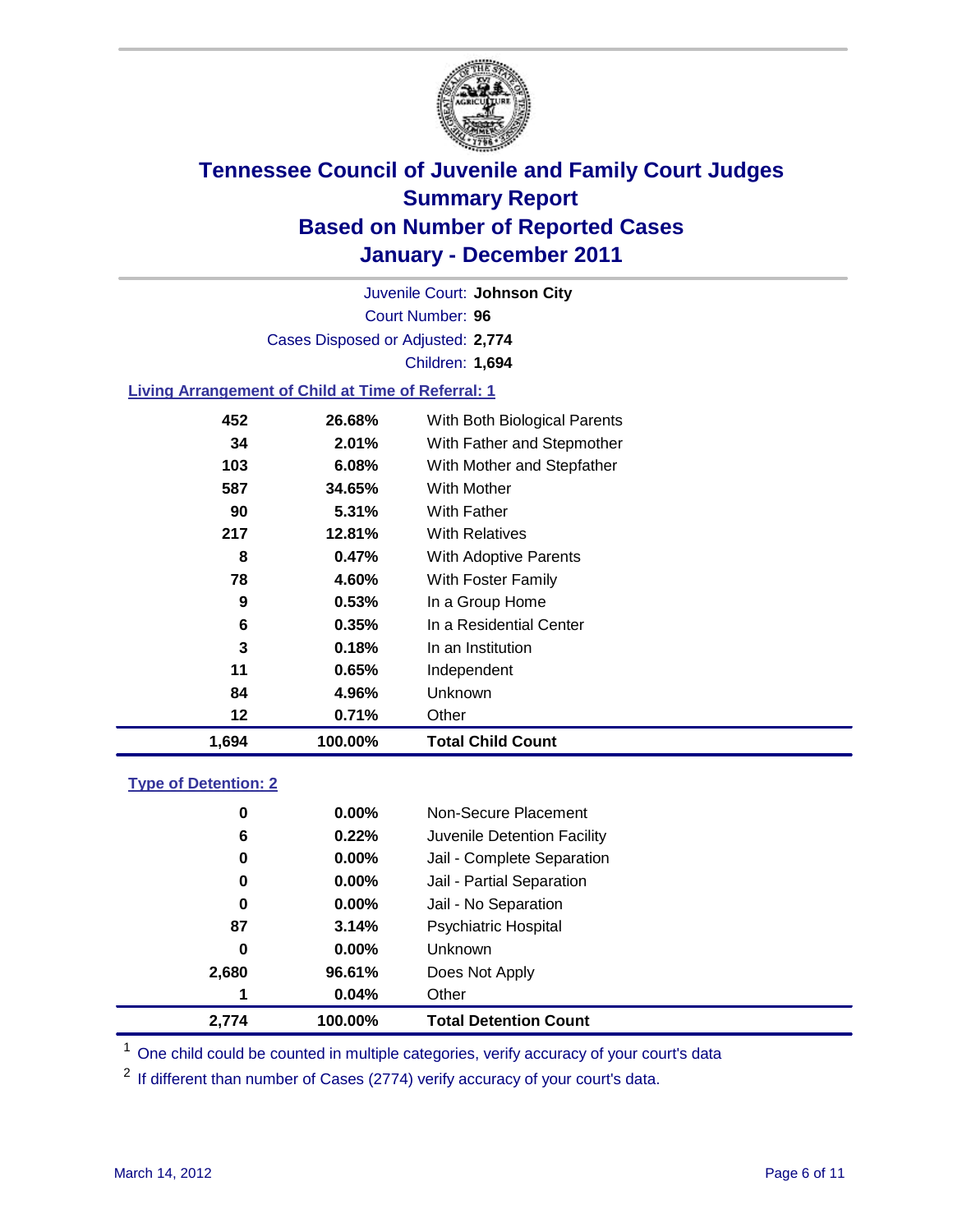

|                                                    | Juvenile Court: Johnson City      |                                      |  |  |  |
|----------------------------------------------------|-----------------------------------|--------------------------------------|--|--|--|
|                                                    | Court Number: 96                  |                                      |  |  |  |
|                                                    | Cases Disposed or Adjusted: 2,774 |                                      |  |  |  |
|                                                    |                                   | Children: 1,694                      |  |  |  |
| <b>Placement After Secure Detention Hearing: 1</b> |                                   |                                      |  |  |  |
| 91                                                 | 3.28%                             | Returned to Prior Living Arrangement |  |  |  |
| 1                                                  | 0.04%                             | Juvenile Detention Facility          |  |  |  |
| $\bf{0}$                                           | 0.00%                             | Jail                                 |  |  |  |
| $\bf{0}$                                           | 0.00%                             | Shelter / Group Home                 |  |  |  |
| 0                                                  | 0.00%                             | <b>Foster Family Home</b>            |  |  |  |
| $\bf{0}$                                           | 0.00%                             | <b>Psychiatric Hospital</b>          |  |  |  |
| 0                                                  | 0.00%                             | Unknown                              |  |  |  |
| 2,681                                              | 96.65%                            | Does Not Apply                       |  |  |  |
| 1                                                  | 0.04%                             | Other                                |  |  |  |
| 2,774                                              | 100.00%                           | <b>Total Placement Count</b>         |  |  |  |
| <b>Intake Actions: 2</b>                           |                                   |                                      |  |  |  |
| 1,469                                              | 45.78%                            | <b>Petition Filed</b>                |  |  |  |
| 166                                                | 5.17%                             | <b>Motion Filed</b>                  |  |  |  |
| 960                                                |                                   |                                      |  |  |  |
|                                                    | 29.92%                            | <b>Citation Processed</b>            |  |  |  |
| $\bf{0}$                                           | 0.00%                             | Notification of Paternity Processed  |  |  |  |
| 562                                                | 17.51%                            | Scheduling of Judicial Review        |  |  |  |
| 36                                                 | 1.12%                             | Scheduling of Administrative Review  |  |  |  |
| 16                                                 | 0.50%                             | Scheduling of Foster Care Review     |  |  |  |
| $\bf{0}$                                           | 0.00%                             | Unknown                              |  |  |  |
| 0                                                  | 0.00%                             | Does Not Apply                       |  |  |  |
| $\pmb{0}$                                          | 0.00%                             | Other                                |  |  |  |

<sup>1</sup> If different than number of Cases (2774) verify accuracy of your court's data.

<sup>2</sup> If different than number of Referral Reasons (3209), verify accuracy of your court's data.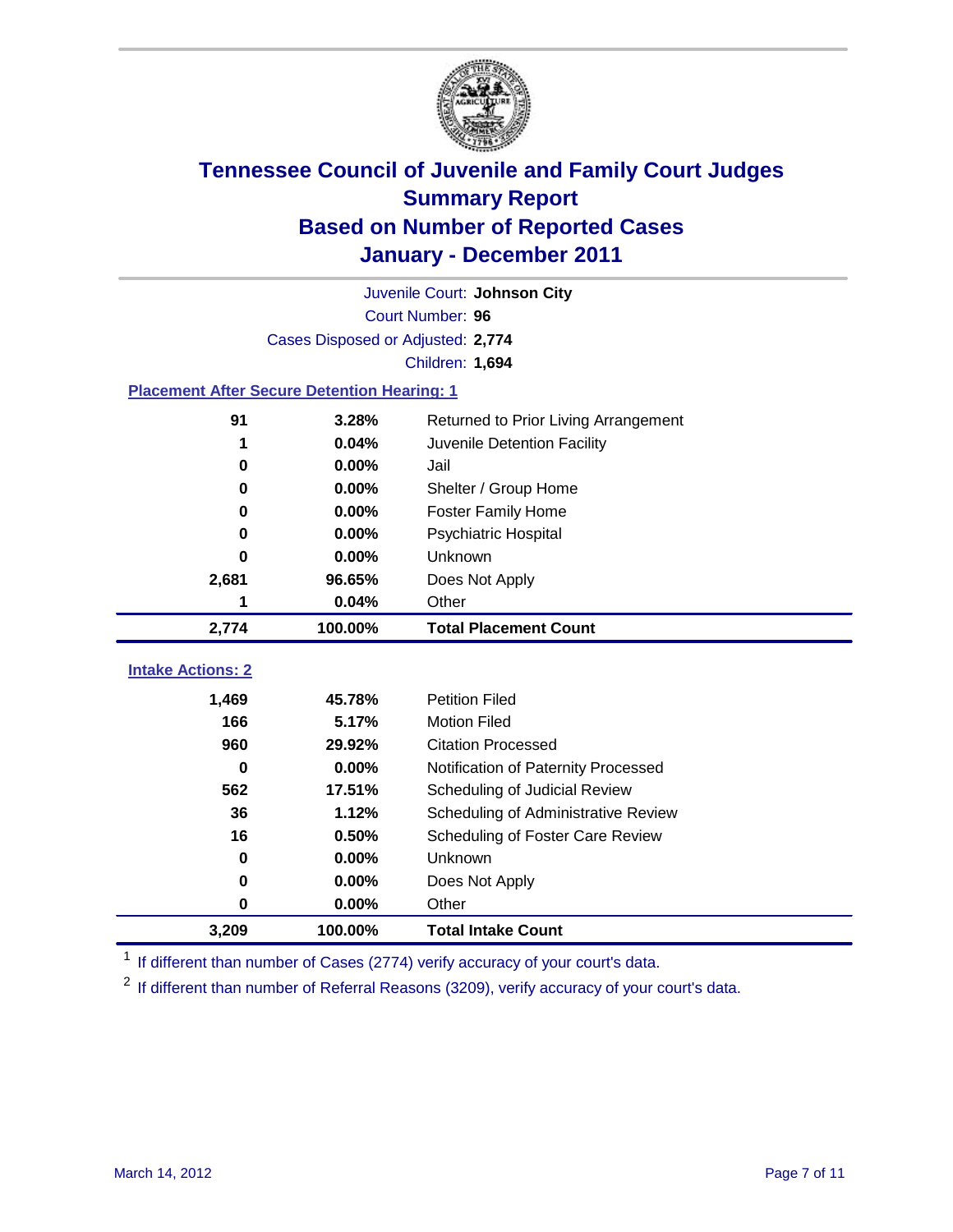

Court Number: **96** Juvenile Court: **Johnson City** Cases Disposed or Adjusted: **2,774** Children: **1,694**

#### **Last Grade Completed by Child: 1**

| <b>Enrolled in Special Education: 1</b> |         |                              |  |
|-----------------------------------------|---------|------------------------------|--|
| 1,694                                   | 100.00% | <b>Total Child Count</b>     |  |
| $\mathbf 2$                             | 0.12%   | Other                        |  |
| 120                                     | 7.08%   | Unknown                      |  |
| 3                                       | 0.18%   | <b>Never Attended School</b> |  |
| 63                                      | 3.72%   | Graduated                    |  |
| 6                                       | 0.35%   | <b>GED</b>                   |  |
| 0                                       | 0.00%   | Non-Graded Special Ed        |  |
| 16                                      | 0.94%   | 12th Grade                   |  |
| 288                                     | 17.00%  | 11th Grade                   |  |
| 296                                     | 17.47%  | 10th Grade                   |  |
| 136                                     | 8.03%   | 9th Grade                    |  |
| 87                                      | 5.14%   | 8th Grade                    |  |
| 58                                      | 3.42%   | 7th Grade                    |  |
| 36                                      | 2.13%   | 6th Grade                    |  |
| 38                                      | 2.24%   | 5th Grade                    |  |
| 37                                      | 2.18%   | 4th Grade                    |  |
| 41                                      | 2.42%   | 3rd Grade                    |  |
| 51                                      | 3.01%   | 2nd Grade                    |  |
| 35                                      | 2.07%   | 1st Grade                    |  |
| 48                                      | 2.83%   | Kindergarten                 |  |
| 20                                      | 1.18%   | Preschool                    |  |
| 313                                     | 18.48%  | Too Young for School         |  |

| 1,694 | 100.00% | <b>Total Child Count</b> |
|-------|---------|--------------------------|
| 94    | 5.55%   | Unknown                  |
| 1,546 | 91.26%  | No                       |
| 54    | 3.19%   | Yes                      |

One child could be counted in multiple categories, verify accuracy of your court's data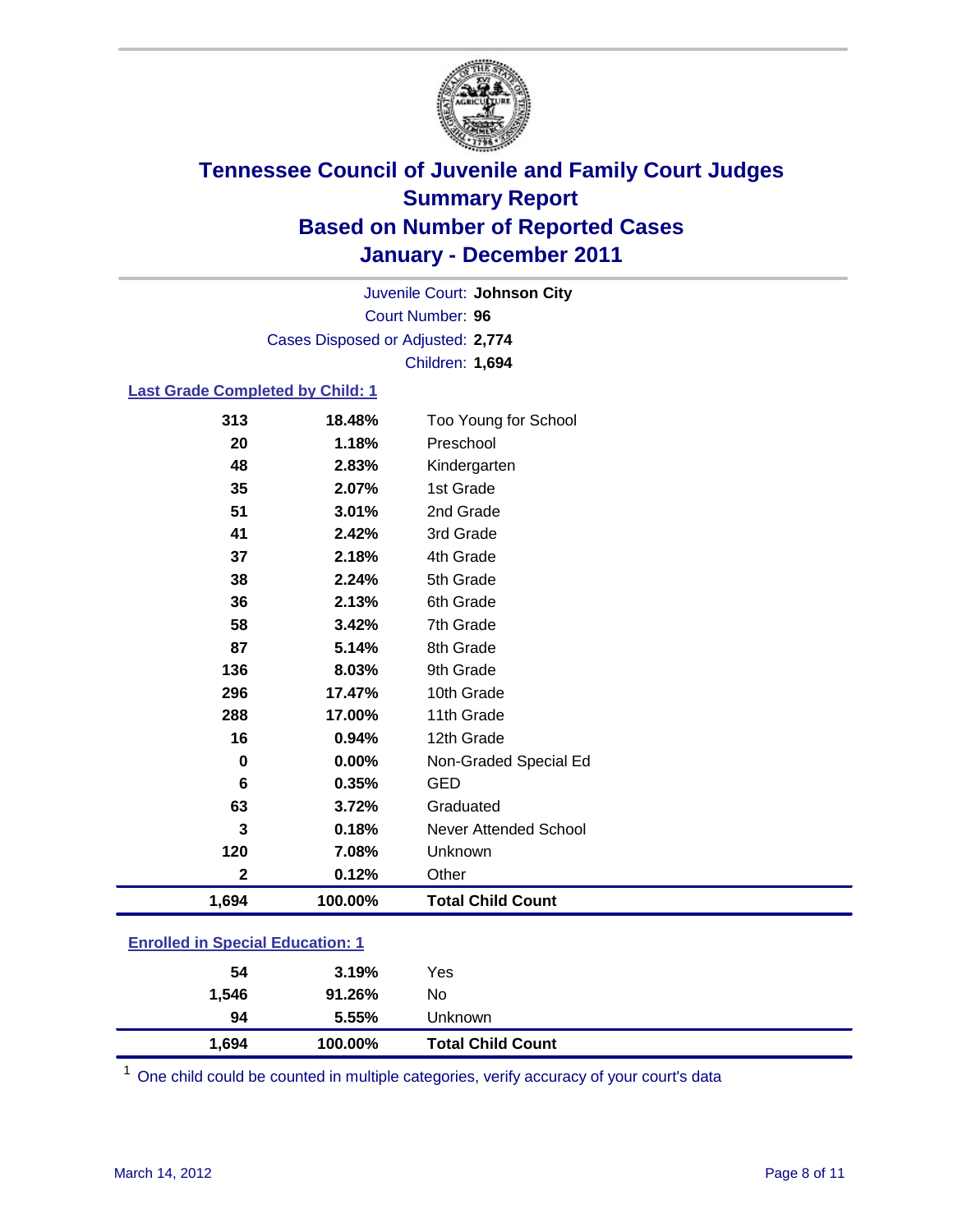

| Juvenile Court: Johnson City |                                   |                           |  |  |
|------------------------------|-----------------------------------|---------------------------|--|--|
|                              | Court Number: 96                  |                           |  |  |
|                              | Cases Disposed or Adjusted: 2,774 |                           |  |  |
|                              | Children: 1,694                   |                           |  |  |
| <b>Action Executed By: 1</b> |                                   |                           |  |  |
| 3,194                        | 99.53%                            | Judge                     |  |  |
| 0                            | $0.00\%$                          | Magistrate                |  |  |
| 15                           | 0.47%                             | <b>YSO</b>                |  |  |
| 0                            | $0.00\%$                          | Other                     |  |  |
| 0                            | 0.00%                             | Unknown                   |  |  |
| 3,209                        | 100.00%                           | <b>Total Action Count</b> |  |  |

### **Formal / Informal Actions: 1**

| 945   | 29.45%   | Dismissed                                        |
|-------|----------|--------------------------------------------------|
| 211   | 6.58%    | Retired / Nolle Prosequi                         |
| 173   | 5.39%    | <b>Complaint Substantiated Delinquent</b>        |
| 170   | 5.30%    | <b>Complaint Substantiated Status Offender</b>   |
| 157   | 4.89%    | <b>Complaint Substantiated Dependent/Neglect</b> |
| 0     | $0.00\%$ | <b>Complaint Substantiated Abused</b>            |
| 0     | $0.00\%$ | <b>Complaint Substantiated Mentally III</b>      |
| 39    | 1.22%    | Informal Adjustment                              |
| 130   | 4.05%    | <b>Pretrial Diversion</b>                        |
| 1     | 0.03%    | <b>Transfer to Adult Court Hearing</b>           |
| 5     | 0.16%    | Charges Cleared by Transfer to Adult Court       |
| 776   | 24.18%   | Special Proceeding                               |
| 266   | 8.29%    | <b>Review Concluded</b>                          |
| 288   | 8.97%    | Case Held Open                                   |
| 48    | 1.50%    | Other                                            |
| 0     | $0.00\%$ | <b>Unknown</b>                                   |
| 3,209 | 100.00%  | <b>Total Action Count</b>                        |

<sup>1</sup> If different than number of Referral Reasons (3209), verify accuracy of your court's data.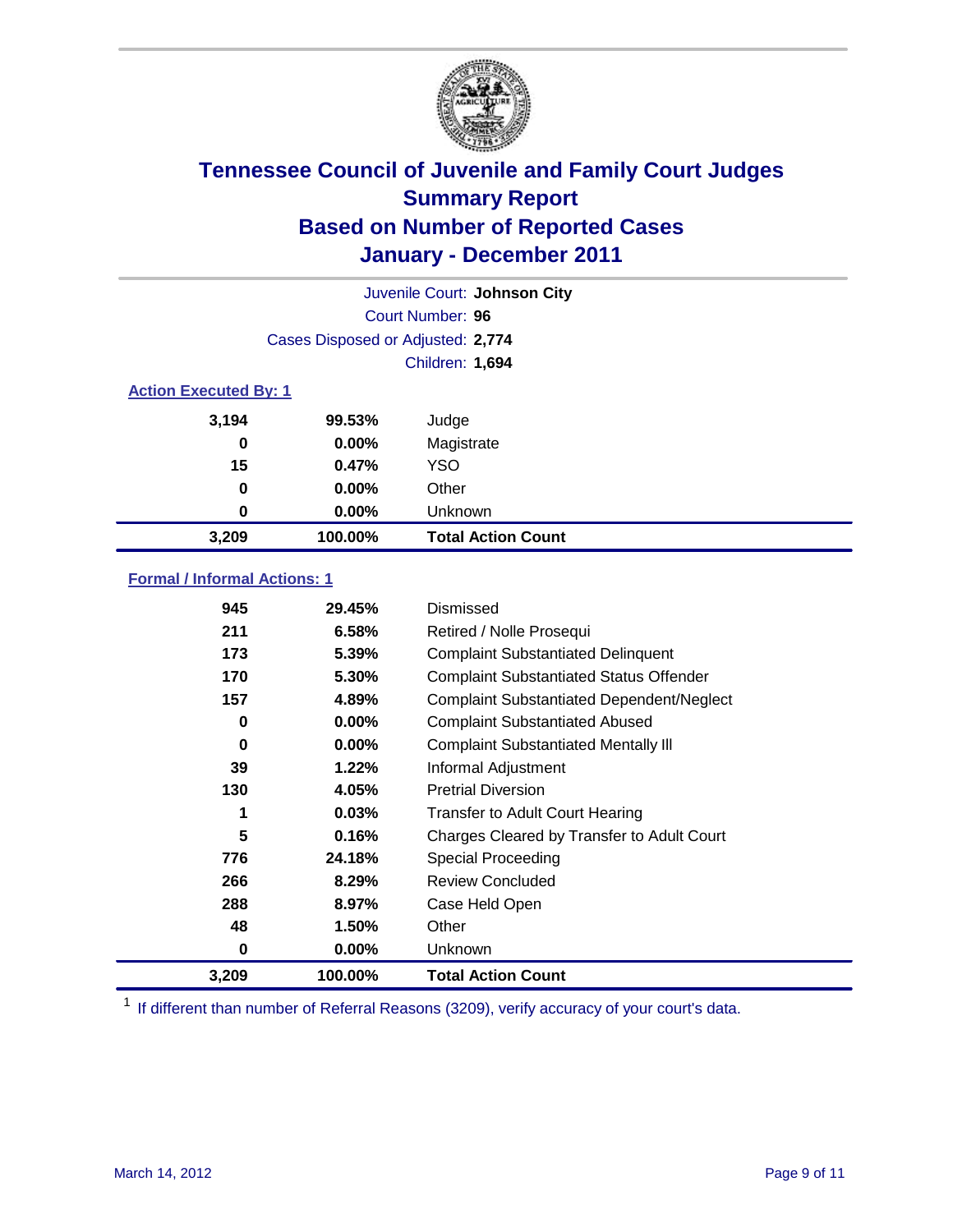

|                       |                                   | Juvenile Court: Johnson City                          |
|-----------------------|-----------------------------------|-------------------------------------------------------|
|                       |                                   | Court Number: 96                                      |
|                       | Cases Disposed or Adjusted: 2,774 |                                                       |
|                       |                                   | Children: 1,694                                       |
| <b>Case Outcomes:</b> |                                   | There can be multiple outcomes for one child or case. |
| 758                   | 14.84%                            | <b>Case Dismissed</b>                                 |
| 130                   | 2.54%                             | Case Retired or Nolle Prosequi                        |
| 64                    | 1.25%                             | Warned / Counseled                                    |
| 35                    | 0.69%                             | <b>Held Open For Review</b>                           |
| 251                   | 4.91%                             | Supervision / Probation to Juvenile Court             |
| 2                     | 0.04%                             | <b>Probation to Parents</b>                           |
| 74                    | 1.45%                             | Referral to Another Entity for Supervision / Service  |
| 91                    | 1.78%                             | Referred for Mental Health Counseling                 |
| 66                    | 1.29%                             | Referred for Alcohol and Drug Counseling              |
| 1                     | 0.02%                             | <b>Referred to Alternative School</b>                 |
| 0                     | 0.00%                             | Referred to Private Child Agency                      |
| 587                   | 11.49%                            | Referred to Defensive Driving School                  |
| 0                     | 0.00%                             | Referred to Alcohol Safety School                     |
| 61                    | 1.19%                             | Referred to Juvenile Court Education-Based Program    |
| 12                    | 0.23%                             | Driver's License Held Informally                      |
| 0                     | 0.00%                             | <b>Voluntary Placement with DMHMR</b>                 |
| 0                     | 0.00%                             | <b>Private Mental Health Placement</b>                |
| 0                     | 0.00%                             | <b>Private MR Placement</b>                           |
| 0                     | 0.00%                             | Placement with City/County Agency/Facility            |
| 0                     | 0.00%                             | Placement with Relative / Other Individual            |
| 115                   | 2.25%                             | Fine                                                  |
| 245                   | 4.80%                             | <b>Public Service</b>                                 |
| 24                    | 0.47%                             | Restitution                                           |
| 0                     | 0.00%                             | <b>Runaway Returned</b>                               |
| 32                    | 0.63%                             | No Contact Order                                      |
| 26                    | 0.51%                             | Injunction Other than No Contact Order                |
| 1                     | 0.02%                             | <b>House Arrest</b>                                   |
| 182                   | 3.56%                             | <b>Court Defined Curfew</b>                           |
| 23                    | 0.45%                             | Dismissed from Informal Adjustment                    |
| 99                    | 1.94%                             | <b>Dismissed from Pretrial Diversion</b>              |
| 47                    | 0.92%                             | <b>Released from Probation</b>                        |
| 0                     | 0.00%                             | <b>Transferred to Adult Court</b>                     |
| 0                     | 0.00%                             | <b>DMHMR Involuntary Commitment</b>                   |